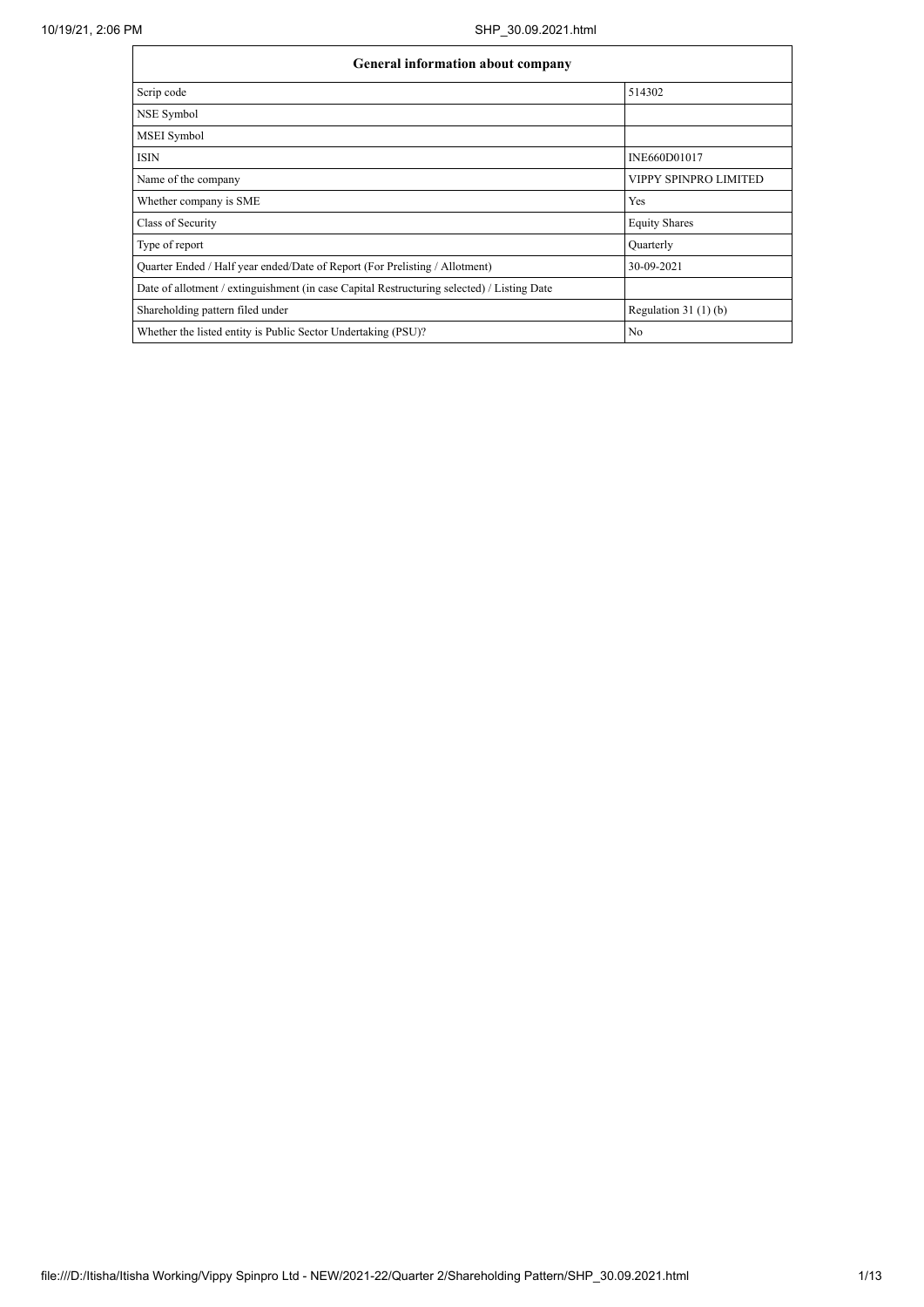|                | <b>Declaration</b>                                                                        |                |                                |                       |                             |  |  |  |  |  |
|----------------|-------------------------------------------------------------------------------------------|----------------|--------------------------------|-----------------------|-----------------------------|--|--|--|--|--|
| Sr.<br>No.     | Particular                                                                                | Yes/No         | Promoter and<br>Promoter Group | Public<br>shareholder | Non Promoter-<br>Non Public |  |  |  |  |  |
|                | Whether the Listed Entity has issued any partly paid up shares?                           | No             | N <sub>0</sub>                 | N <sub>o</sub>        | N <sub>o</sub>              |  |  |  |  |  |
| 2              | Whether the Listed Entity has issued any Convertible Securities                           | N <sub>o</sub> | No                             | N <sub>0</sub>        | N <sub>o</sub>              |  |  |  |  |  |
| 3              | Whether the Listed Entity has issued any Warrants?                                        | N <sub>o</sub> | N <sub>0</sub>                 | No.                   | N <sub>o</sub>              |  |  |  |  |  |
| $\overline{4}$ | Whether the Listed Entity has any shares against which<br>depository receipts are issued? | No             | No                             | N <sub>o</sub>        | N <sub>o</sub>              |  |  |  |  |  |
| 5              | Whether the Listed Entity has any shares in locked-in?                                    | N <sub>o</sub> | No                             | N <sub>o</sub>        | N <sub>o</sub>              |  |  |  |  |  |
| 6              | Whether any shares held by promoters are pledge or otherwise<br>encumbered?               | No             | No                             |                       |                             |  |  |  |  |  |
|                | Whether company has equity shares with differential voting<br>rights?                     | N <sub>o</sub> | No                             | N <sub>o</sub>        | No                          |  |  |  |  |  |
| 8              | Whether the listed entity has any significant beneficial owner?                           | Yes            |                                |                       |                             |  |  |  |  |  |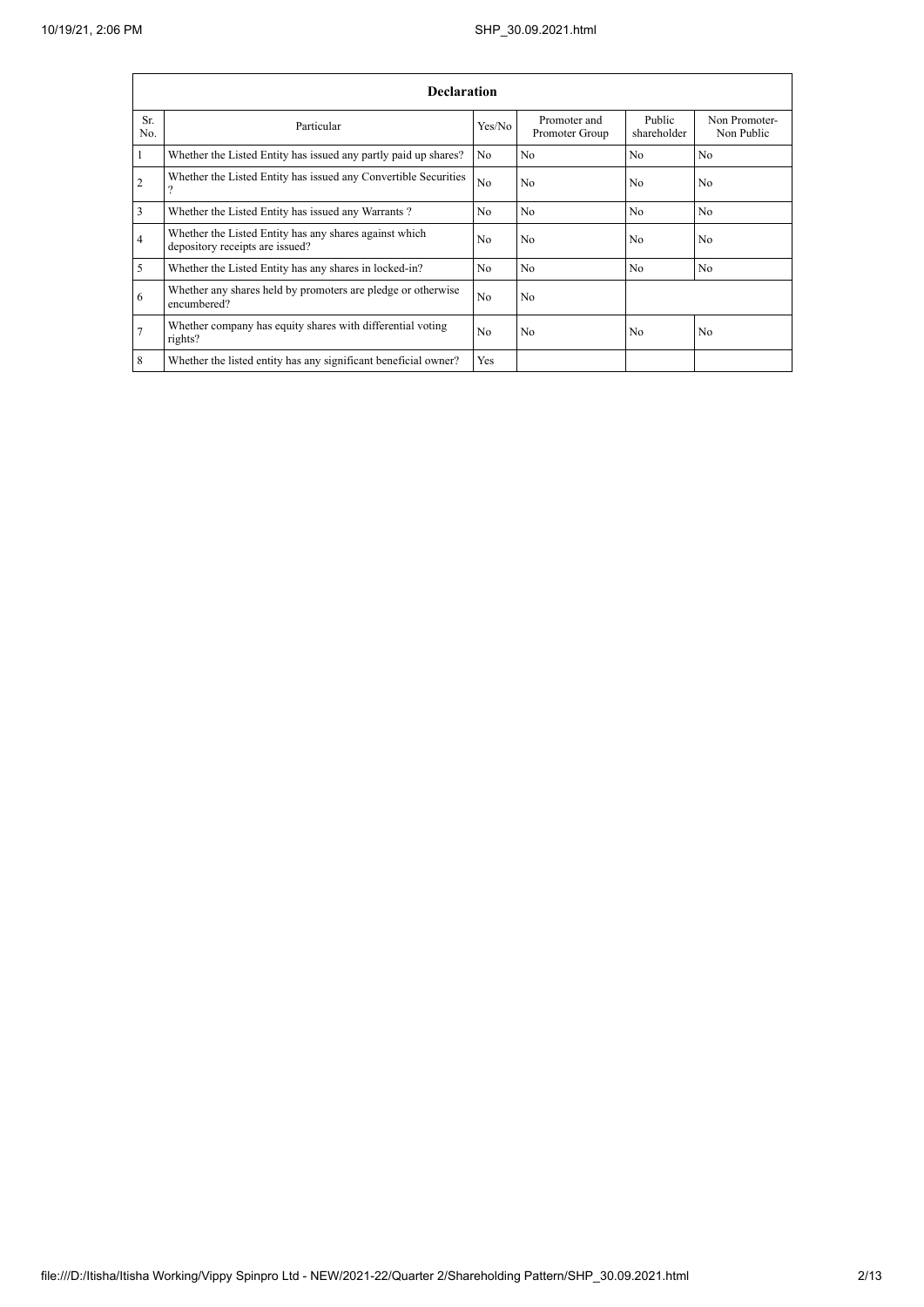$\mathsf{r}$ 

h

|                          | <b>Table I - Summary Statement holding of specified securities</b> |              |                       |                      |                          |                              |                                          |                                                                  |               |                           |                                   |  |
|--------------------------|--------------------------------------------------------------------|--------------|-----------------------|----------------------|--------------------------|------------------------------|------------------------------------------|------------------------------------------------------------------|---------------|---------------------------|-----------------------------------|--|
|                          | Category                                                           | Nos. Of      | No. of<br>fully paid  | No. Of<br>Partly     | No. Of<br>shares         | Total nos.<br>shares         | Shareholding as a<br>% of total no. of   | Number of Voting Rights held in each<br>class of securities (IX) |               |                           |                                   |  |
| Category<br>$($ $\Gamma$ | of<br>shareholder                                                  | shareholders | up equity             | paid-up<br>equity    | underlying<br>Depository | $held$ (VII)                 | shares (calculated<br>as per SCRR, 1957) |                                                                  |               | No of Voting (XIV) Rights | Total as a<br>$%$ of<br>$(A+B+C)$ |  |
|                          | (II)                                                               | (III)        | shares<br>held $(IV)$ | shares<br>held $(V)$ | Receipts<br>(VI)         | $= (IV) +$<br>$(V)$ + $(VI)$ | (VIII) As a % of<br>$(A+B+C2)$           | Class<br>eg: X                                                   | Class<br>eg:y | Total                     |                                   |  |
| (A)                      | Promoter<br>&<br>Promoter<br>Group                                 | 13           | 3908181               |                      |                          | 3908181                      | 66.58                                    | 3908181                                                          |               | 3908181                   | 66.58                             |  |
| (B)                      | Public                                                             | 8047         | 1961819               |                      |                          | 1961819                      | 33.42                                    | 1961819                                                          |               | 1961819                   | 33.42                             |  |
| (C)                      | Non.<br>Promoter-<br>Non Public                                    |              |                       |                      |                          |                              |                                          |                                                                  |               |                           |                                   |  |
| (C1)                     | <b>Shares</b><br>underlying<br><b>DRs</b>                          |              |                       |                      |                          |                              |                                          |                                                                  |               |                           |                                   |  |
| (C2)                     | Shares held<br>by<br>Employee<br>Trusts                            |              |                       |                      |                          |                              |                                          |                                                                  |               |                           |                                   |  |
|                          | Total                                                              | 8060         | 5870000               |                      |                          | 5870000                      | 100                                      | 5870000                                                          |               | 5870000                   | 100                               |  |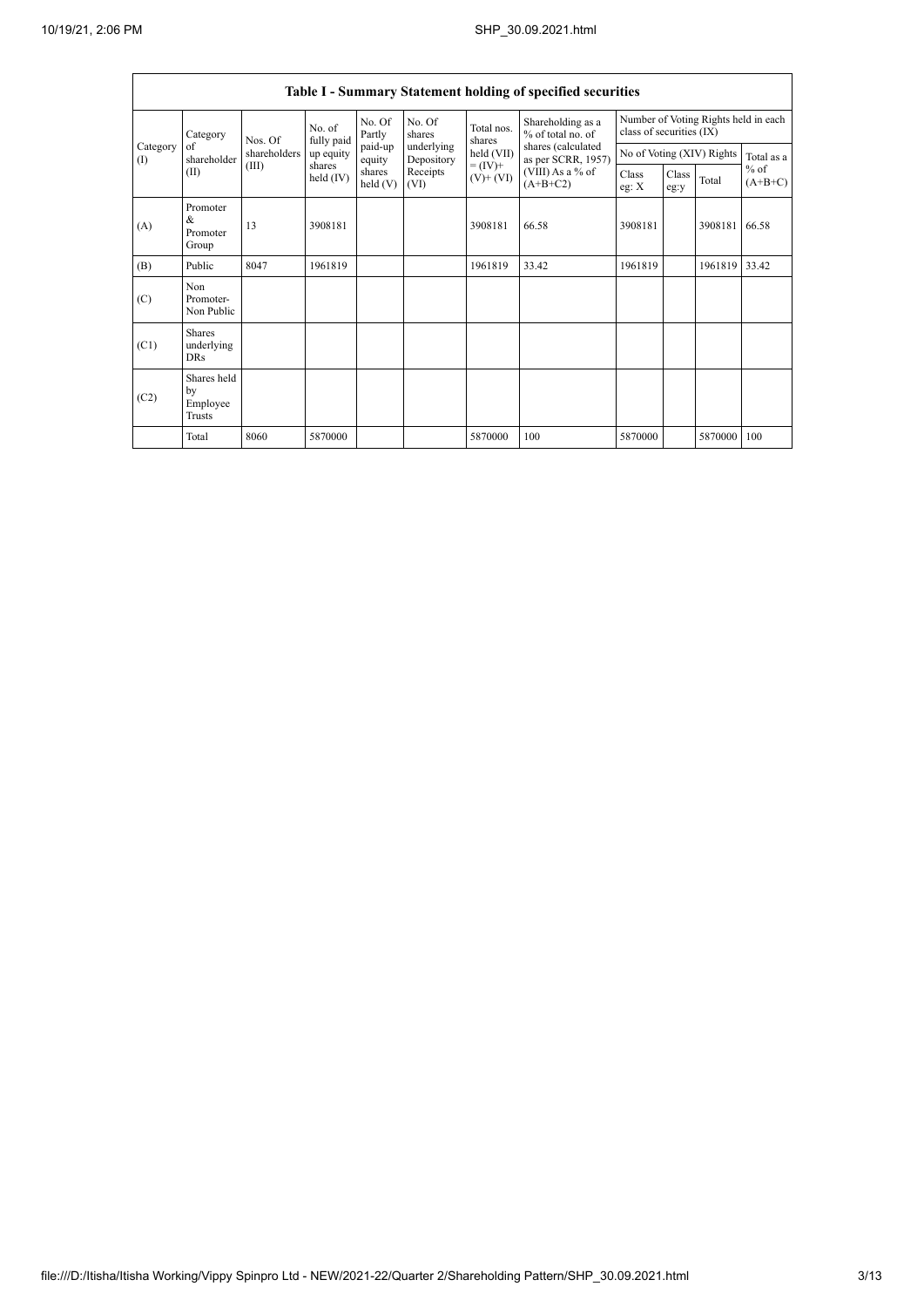| Table I - Summary Statement holding of specified securities |                                                |                                                                                                                                                                         |                                                     |                                                                                          |                                                                                    |                                                  |            |                                                                        |                                |                                       |
|-------------------------------------------------------------|------------------------------------------------|-------------------------------------------------------------------------------------------------------------------------------------------------------------------------|-----------------------------------------------------|------------------------------------------------------------------------------------------|------------------------------------------------------------------------------------|--------------------------------------------------|------------|------------------------------------------------------------------------|--------------------------------|---------------------------------------|
| Category<br>$\left( \Gamma \right)$                         | Category<br>$\sigma$ f<br>shareholder<br>(II)  | No. Of<br>No. of<br><b>Shares</b><br><b>Shares</b><br>Underlying<br>Underlying<br>Outstanding<br>Outstanding<br>convertible<br>Warrants<br>securities<br>$(X_i)$<br>(X) |                                                     | No. Of Shares<br>Underlying<br>Outstanding<br>convertible                                | Shareholding, as a %<br>assuming full<br>conversion of<br>convertible securities ( | Number of<br>Locked in<br>shares (XII)           |            | Number of<br>Shares<br>pledged or<br>otherwise<br>encumbered<br>(XIII) |                                | Number of<br>equity shares<br>held in |
|                                                             |                                                |                                                                                                                                                                         | securities and<br>No. Of<br>Warrants $(X_i)$<br>(a) | as a percentage of<br>diluted share capital)<br>$(XI)=(VII)+(X)$ As a %<br>of $(A+B+C2)$ | No.<br>(a)                                                                         | As a<br>$%$ of<br>total<br>Shares<br>held<br>(b) | No.<br>(a) | As $\mathbf a$<br>$%$ of<br>total<br>Shares<br>held<br>(b)             | dematerialized<br>form $(XIV)$ |                                       |
| (A)                                                         | Promoter<br>&<br>Promoter<br>Group             |                                                                                                                                                                         |                                                     |                                                                                          | 66.58                                                                              |                                                  |            |                                                                        |                                | 3908181                               |
| (B)                                                         | Public                                         |                                                                                                                                                                         |                                                     |                                                                                          | 33.42                                                                              |                                                  |            |                                                                        |                                | 1049599                               |
| (C)                                                         | Non<br>Promoter-<br>Non Public                 |                                                                                                                                                                         |                                                     |                                                                                          |                                                                                    |                                                  |            |                                                                        |                                |                                       |
| (C1)                                                        | <b>Shares</b><br>underlying<br><b>DRs</b>      |                                                                                                                                                                         |                                                     |                                                                                          |                                                                                    |                                                  |            |                                                                        |                                |                                       |
| (C2)                                                        | Shares held<br>by<br>Employee<br><b>Trusts</b> |                                                                                                                                                                         |                                                     |                                                                                          |                                                                                    |                                                  |            |                                                                        |                                |                                       |
|                                                             | Total                                          |                                                                                                                                                                         |                                                     |                                                                                          | 100                                                                                |                                                  |            |                                                                        |                                | 4957780                               |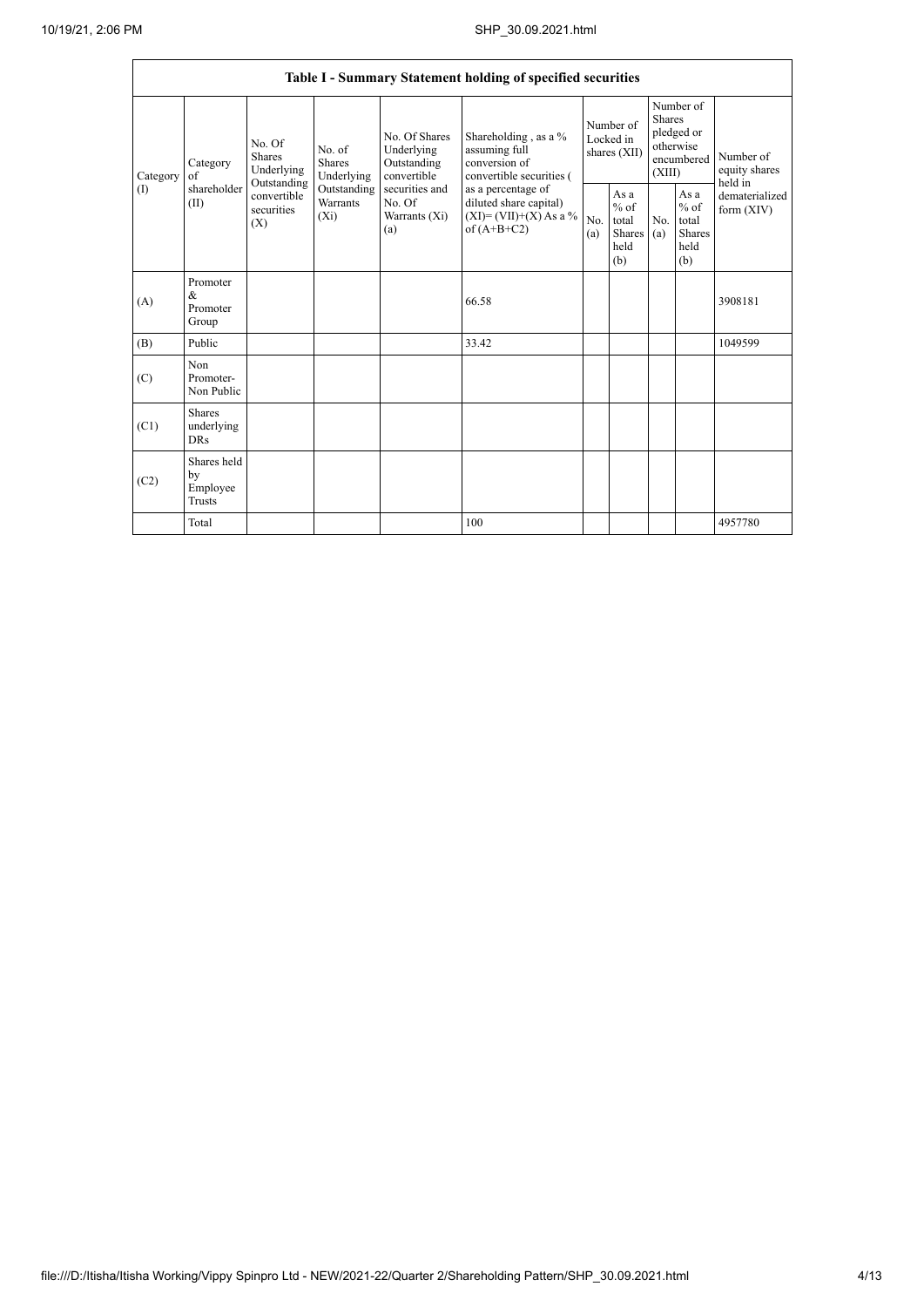|                                                                                             | Table II - Statement showing shareholding pattern of the Promoter and Promoter Group                                |                         |                            |                                 |                                    |                             |                                              |                               |               |                                 |                                 |
|---------------------------------------------------------------------------------------------|---------------------------------------------------------------------------------------------------------------------|-------------------------|----------------------------|---------------------------------|------------------------------------|-----------------------------|----------------------------------------------|-------------------------------|---------------|---------------------------------|---------------------------------|
|                                                                                             |                                                                                                                     |                         | No. of                     | No.<br>Of                       | No. Of                             | Total<br>nos.               | Shareholding<br>as a % of total              | each class of securities (IX) |               | Number of Voting Rights held in |                                 |
| Sr.                                                                                         | Category & Name<br>of the                                                                                           | Nos. Of<br>shareholders | fully<br>paid up<br>equity | Partly<br>paid-<br>up           | shares<br>underlying<br>Depository | shares<br>held<br>$(VII) =$ | no. of shares<br>(calculated as<br>per SCRR, | No of Voting (XIV) Rights     |               |                                 | Total<br>as a %                 |
|                                                                                             | Shareholders (I)                                                                                                    | (III)                   | shares<br>held $(IV)$      | equity<br>shares<br>held<br>(V) | Receipts<br>(VI)                   | $(IV)^+$<br>$(V)$ +<br>(VI) | 1957) (VIII)<br>As a % of<br>$(A+B+C2)$      | Class eg:<br>Х                | Class<br>eg:y | Total                           | of<br>Total<br>Voting<br>rights |
| A                                                                                           | Table II - Statement showing shareholding pattern of the Promoter and Promoter Group                                |                         |                            |                                 |                                    |                             |                                              |                               |               |                                 |                                 |
| (1)                                                                                         | Indian                                                                                                              |                         |                            |                                 |                                    |                             |                                              |                               |               |                                 |                                 |
| (a)                                                                                         | Individuals/Hindu<br>undivided Family                                                                               | 11                      | 3204690                    |                                 |                                    | 3204690                     | 54.59                                        | 3204690                       |               | 3204690                         | 54.59                           |
| (d)                                                                                         | Any Other<br>(specify)                                                                                              | $\overline{c}$          | 703491                     |                                 |                                    | 703491                      | 11.98                                        | 703491                        |               | 703491                          | 11.98                           |
| Sub-Total (A)<br>(1)                                                                        |                                                                                                                     | 13                      | 3908181                    |                                 |                                    | 3908181                     | 66.58                                        | 3908181                       |               | 3908181                         | 66.58                           |
| (2)                                                                                         | Foreign                                                                                                             |                         |                            |                                 |                                    |                             |                                              |                               |               |                                 |                                 |
| Total<br>Shareholding<br>of Promoter<br>and Promoter<br>Group $(A)=$<br>$(A)(1)+(A)$<br>(2) |                                                                                                                     | 13                      | 3908181                    |                                 |                                    | 3908181                     | 66.58                                        | 3908181                       |               | 3908181                         | 66.58                           |
| B                                                                                           | Table III - Statement showing shareholding pattern of the Public shareholder                                        |                         |                            |                                 |                                    |                             |                                              |                               |               |                                 |                                 |
| (1)                                                                                         | Institutions                                                                                                        |                         |                            |                                 |                                    |                             |                                              |                               |               |                                 |                                 |
| (a)                                                                                         | Mutual Funds                                                                                                        | 3                       | 3800                       |                                 |                                    | 3800                        | 0.06                                         | 3800                          |               | 3800                            | 0.06                            |
| Sub-Total (B)<br>(1)                                                                        |                                                                                                                     | 3                       | 3800                       |                                 |                                    | 3800                        | 0.06                                         | 3800                          |               | 3800                            | 0.06                            |
| (3)                                                                                         | Non-institutions                                                                                                    |                         |                            |                                 |                                    |                             |                                              |                               |               |                                 |                                 |
| (a(i))                                                                                      | Individuals -<br>i.Individual<br>shareholders<br>holding nominal<br>share capital up to<br>Rs. 2 lakhs.             | 7665                    | 1403071                    |                                 |                                    | 1403071                     | 23.9                                         | 1403071                       |               | 1403071 23.9                    |                                 |
| (a(ii))                                                                                     | Individuals - ii.<br>Individual<br>shareholders<br>holding nominal<br>share capital in<br>excess of Rs. 2<br>lakhs. | 3                       | 347656                     |                                 |                                    | 347656                      | 5.92                                         | 347656                        |               | 347656                          | 5.92                            |
| (e)                                                                                         | Any Other<br>(specify)                                                                                              | 376                     | 207292                     |                                 |                                    | 207292                      | 3.53                                         | 207292                        |               | 207292                          | 3.53                            |
| Sub-Total (B)<br>(3)                                                                        |                                                                                                                     | 8044                    | 1958019                    |                                 |                                    | 1958019                     | 33.36                                        | 1958019                       |               | 1958019                         | 33.36                           |
| <b>Total Public</b><br>Shareholding<br>$(B)=(B)(1)+$<br>$(B)(2)+(B)(3)$                     |                                                                                                                     | 8047                    | 1961819                    |                                 |                                    | 1961819                     | 33.42                                        | 1961819                       |               | 1961819                         | 33.42                           |
| $\mathbf C$                                                                                 | Table IV - Statement showing shareholding pattern of the Non Promoter- Non Public shareholder                       |                         |                            |                                 |                                    |                             |                                              |                               |               |                                 |                                 |
| Total (<br>$A+B+C2$ )                                                                       |                                                                                                                     | 8060                    | 5870000                    |                                 |                                    | 5870000                     | 100                                          | 5870000                       |               | 5870000                         | 100                             |
| Total<br>$(A+B+C)$                                                                          |                                                                                                                     | 8060                    | 5870000                    |                                 |                                    | 5870000                     | 100                                          | 5870000                       |               | 5870000                         | 100                             |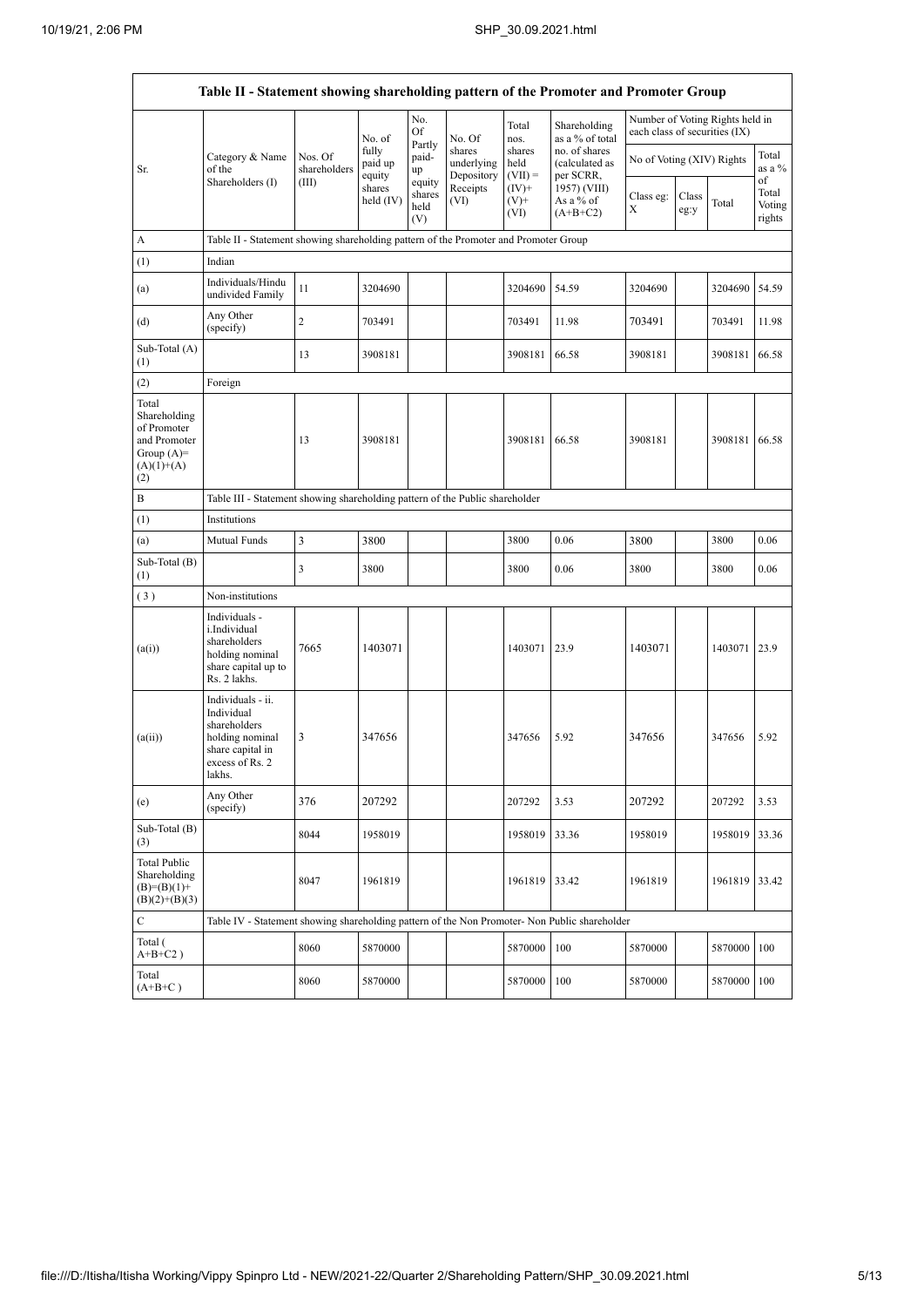$\mathsf{r}$ 

h

| Table II - Statement showing shareholding pattern of the Promoter and Promoter Group    |                                                                                       |                                |                                                           |                                                                                               |                                        |                                                  |                                                                               |                                                  |                                       |  |  |
|-----------------------------------------------------------------------------------------|---------------------------------------------------------------------------------------|--------------------------------|-----------------------------------------------------------|-----------------------------------------------------------------------------------------------|----------------------------------------|--------------------------------------------------|-------------------------------------------------------------------------------|--------------------------------------------------|---------------------------------------|--|--|
|                                                                                         | No. Of<br>Shares<br>Underlying                                                        | No. of<br>Shares<br>Underlying | No. Of Shares<br>Underlying<br>Outstanding<br>convertible | Shareholding, as a %<br>assuming full conversion of<br>convertible securities (as a           | Number of<br>Locked in<br>shares (XII) |                                                  | Number of<br><b>Shares</b><br>pledged or<br>otherwise<br>encumbered<br>(XIII) |                                                  | Number of<br>equity shares<br>held in |  |  |
| Sr.                                                                                     | Outstanding<br>Outstanding<br>convertible<br>Warrants<br>securities<br>$(X_i)$<br>(X) |                                | securities and<br>No. Of Warrants<br>$(X_i)$ (a)          | percentage of diluted share<br>capital) $(XI) = (VII)+(X) As$<br>a % of $(A+B+C2)$            | No.<br>(a)                             | As a<br>$%$ of<br>total<br>Shares<br>held<br>(b) | No.<br>(a)                                                                    | As a<br>$%$ of<br>total<br>Shares<br>held<br>(b) | dematerialized<br>form $(XIV)$        |  |  |
| А                                                                                       |                                                                                       |                                |                                                           | Table II - Statement showing shareholding pattern of the Promoter and Promoter Group          |                                        |                                                  |                                                                               |                                                  |                                       |  |  |
| (1)                                                                                     | Indian                                                                                |                                |                                                           |                                                                                               |                                        |                                                  |                                                                               |                                                  |                                       |  |  |
| (a)                                                                                     |                                                                                       |                                |                                                           | 54.59                                                                                         |                                        |                                                  |                                                                               |                                                  | 3204690                               |  |  |
| (d)                                                                                     |                                                                                       |                                |                                                           | 11.98                                                                                         |                                        |                                                  |                                                                               |                                                  | 703491                                |  |  |
| Sub-Total (A)<br>(1)                                                                    |                                                                                       |                                |                                                           | 66.58                                                                                         |                                        |                                                  |                                                                               |                                                  | 3908181                               |  |  |
| (2)                                                                                     | Foreign                                                                               |                                |                                                           |                                                                                               |                                        |                                                  |                                                                               |                                                  |                                       |  |  |
| Total<br>Shareholding<br>of Promoter<br>and Promoter<br>Group $(A)=$<br>$(A)(1)+(A)(2)$ |                                                                                       |                                |                                                           | 66.58                                                                                         |                                        |                                                  |                                                                               |                                                  | 3908181                               |  |  |
| $\, {\bf B}$                                                                            |                                                                                       |                                |                                                           | Table III - Statement showing shareholding pattern of the Public shareholder                  |                                        |                                                  |                                                                               |                                                  |                                       |  |  |
| (1)                                                                                     | Institutions                                                                          |                                |                                                           |                                                                                               |                                        |                                                  |                                                                               |                                                  |                                       |  |  |
| (a)                                                                                     |                                                                                       |                                |                                                           | 0.06                                                                                          |                                        |                                                  |                                                                               |                                                  | $\boldsymbol{0}$                      |  |  |
| Sub-Total (B)<br>(1)                                                                    |                                                                                       |                                |                                                           | 0.06                                                                                          |                                        |                                                  |                                                                               |                                                  | $\boldsymbol{0}$                      |  |  |
| (3)                                                                                     | Non-institutions                                                                      |                                |                                                           |                                                                                               |                                        |                                                  |                                                                               |                                                  |                                       |  |  |
| (a(i))                                                                                  |                                                                                       |                                |                                                           | 23.9                                                                                          |                                        |                                                  |                                                                               |                                                  | 669651                                |  |  |
| (a(ii))                                                                                 |                                                                                       |                                |                                                           | 5.92                                                                                          |                                        |                                                  |                                                                               |                                                  | 347656                                |  |  |
| (e)                                                                                     |                                                                                       |                                |                                                           | 3.53                                                                                          |                                        |                                                  |                                                                               |                                                  | 32292                                 |  |  |
| Sub-Total (B)<br>(3)                                                                    |                                                                                       |                                |                                                           | 33.36                                                                                         |                                        |                                                  |                                                                               |                                                  | 1049599                               |  |  |
| <b>Total Public</b><br>Shareholding<br>$(B)=(B)(1)+$<br>$(B)(2)+(B)(3)$                 |                                                                                       |                                |                                                           | 33.42                                                                                         |                                        |                                                  |                                                                               |                                                  | 1049599                               |  |  |
| $\mathsf{C}$                                                                            |                                                                                       |                                |                                                           | Table IV - Statement showing shareholding pattern of the Non Promoter- Non Public shareholder |                                        |                                                  |                                                                               |                                                  |                                       |  |  |
| Total (<br>$A+B+C2$ )                                                                   |                                                                                       |                                |                                                           | 100                                                                                           |                                        |                                                  |                                                                               |                                                  | 4957780                               |  |  |
| Total (A+B+C<br>$\lambda$                                                               |                                                                                       |                                |                                                           | 100                                                                                           |                                        |                                                  |                                                                               |                                                  | 4957780                               |  |  |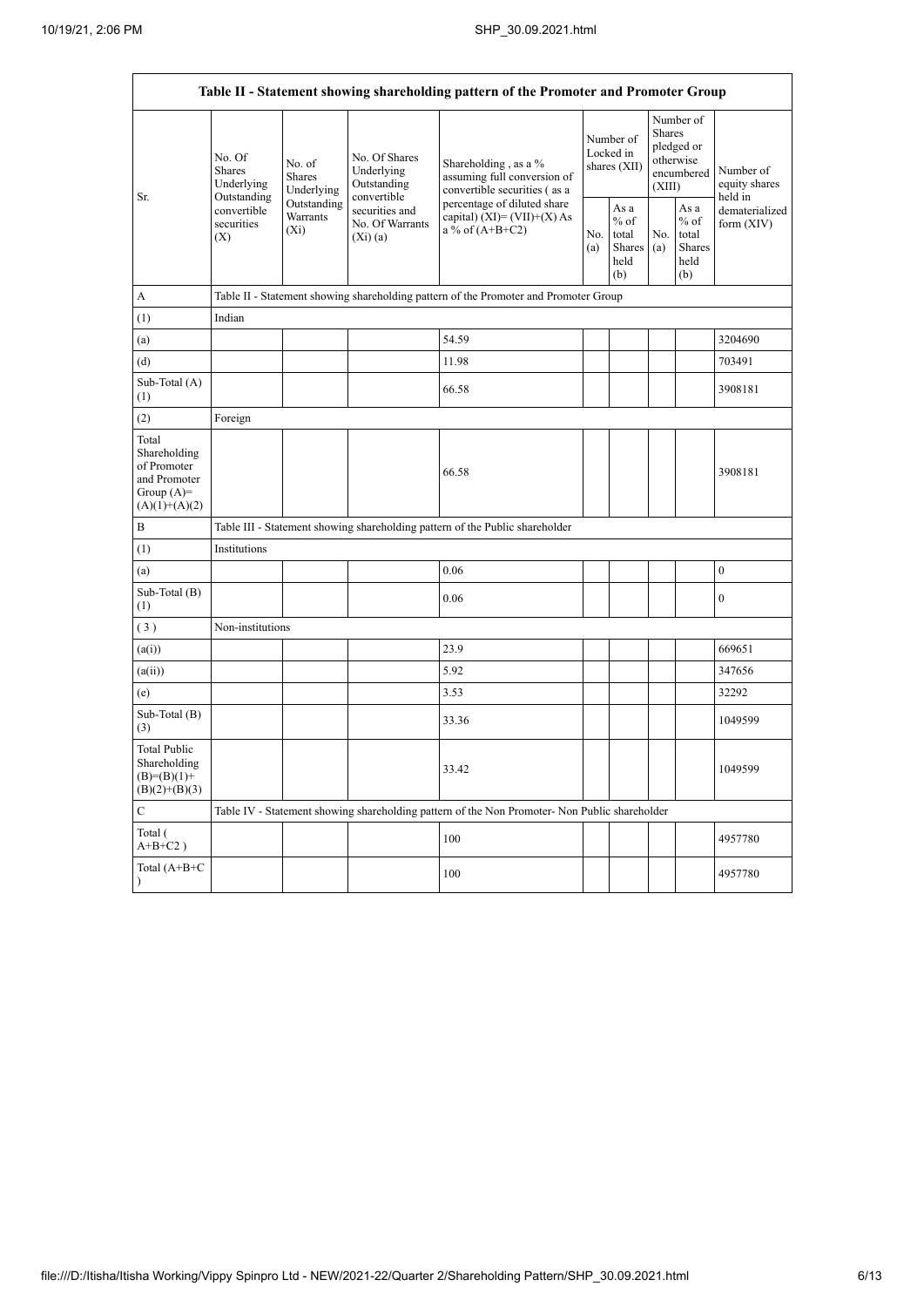|                                                                                                                                                                                                  |                                                               |                        | Individuals/Hindu undivided Family |                               |                           |                                    |                                          |
|--------------------------------------------------------------------------------------------------------------------------------------------------------------------------------------------------|---------------------------------------------------------------|------------------------|------------------------------------|-------------------------------|---------------------------|------------------------------------|------------------------------------------|
| Searial No.                                                                                                                                                                                      | $\mathbf{1}$                                                  | $\overline{c}$         | $\mathfrak{Z}$                     | $\overline{4}$                | 5                         | 6                                  | $\tau$                                   |
| Name of the<br>Shareholders<br>$\left( \mathrm{I}\right)$                                                                                                                                        | <b>USHA</b><br><b>MUTHA</b>                                   | <b>PIYUSH</b><br>MUTHA | <b>PRANEET</b><br><b>MUTHA</b>     | <b>SUNITA</b><br><b>MUTHA</b> | RAHUL<br><b>MUTHA HUF</b> | <b>CHANDRAKALA</b><br><b>MUTHA</b> | VIMALCHAND<br><b>MANMAL</b><br>MUTHA HUF |
| PAN $(II)$                                                                                                                                                                                       | ACAPM7695M                                                    | AJXPM8203B             | AFTPM5681H                         | AJZPM4769Q                    | AAIHR3665Q                | ACAPM7693P                         | AADHV9211P                               |
| No. of fully<br>paid up equity<br>shares held<br>(IV)                                                                                                                                            | 681768                                                        | 521750                 | 521050                             | 468400                        | 339142                    | 259550                             | 194250                                   |
| No. Of Partly<br>paid-up equity<br>shares held (V)                                                                                                                                               |                                                               |                        |                                    |                               |                           |                                    |                                          |
| No. Of shares<br>underlying<br>Depository<br>Receipts (VI)                                                                                                                                       |                                                               |                        |                                    |                               |                           |                                    |                                          |
| Total nos.<br>shares held<br>$(VII) = (IV) +$<br>$(V)$ + $(VI)$                                                                                                                                  | 681768                                                        | 521750                 | 521050                             | 468400                        | 339142                    | 259550                             | 194250                                   |
| Shareholding<br>as a % of total<br>no. of shares<br>(calculated as<br>per SCRR,<br>1957) (VIII)<br>As a % of<br>$(A+B+C2)$                                                                       | 11.61                                                         | 8.89                   | 8.88                               | 7.98                          | 5.78                      | 4.42                               | 3.31                                     |
|                                                                                                                                                                                                  | Number of Voting Rights held in each class of securities (IX) |                        |                                    |                               |                           |                                    |                                          |
| Class eg:X                                                                                                                                                                                       | 681768                                                        | 521750                 | 521050                             | 468400                        | 339142                    | 259550                             | 194250                                   |
| Class eg:y                                                                                                                                                                                       |                                                               |                        |                                    |                               |                           |                                    |                                          |
| Total                                                                                                                                                                                            | 681768                                                        | 521750                 | 521050                             | 468400                        | 339142                    | 259550                             | 194250                                   |
| Total as a % of<br><b>Total Voting</b><br>rights                                                                                                                                                 | 11.61                                                         | 8.89                   | 8.88                               | 7.98                          | 5.78                      | 4.42                               | 3.31                                     |
| No. Of Shares<br>Underlying<br>Outstanding<br>convertible<br>securities $(X)$                                                                                                                    |                                                               |                        |                                    |                               |                           |                                    |                                          |
| No. of Shares<br>Underlying<br>Outstanding<br>Warrants (Xi)                                                                                                                                      |                                                               |                        |                                    |                               |                           |                                    |                                          |
| No. Of Shares<br>Underlying<br>Outstanding<br>convertible<br>securities and<br>No. Of<br>Warrants (Xi)<br>(a)                                                                                    |                                                               |                        |                                    |                               |                           |                                    |                                          |
| Shareholding,<br>as a %<br>assuming full<br>conversion of<br>convertible<br>securities (as a<br>percentage of<br>diluted share<br>capital) $(XI)=$<br>$(VII)+(Xi)(a)$<br>As a % of<br>$(A+B+C2)$ | 11.61                                                         | 8.89                   | 8.88                               | 7.98                          | 5.78                      | 4.42                               | 3.31                                     |
|                                                                                                                                                                                                  | Number of Locked in shares (XII)                              |                        |                                    |                               |                           |                                    |                                          |
| No. (a)                                                                                                                                                                                          |                                                               |                        |                                    |                               |                           |                                    |                                          |
| As a % of total<br>Shares held (b)                                                                                                                                                               |                                                               |                        |                                    |                               |                           |                                    |                                          |
|                                                                                                                                                                                                  | Number of Shares pledged or otherwise encumbered (XIII)       |                        |                                    |                               |                           |                                    |                                          |
| No. (a)                                                                                                                                                                                          |                                                               |                        |                                    |                               |                           |                                    |                                          |
| As a % of total<br>Shares held (b)                                                                                                                                                               |                                                               |                        |                                    |                               |                           |                                    |                                          |
| Number of<br>equity shares<br>held in                                                                                                                                                            | 681768                                                        | 521750                 | 521050                             | 468400                        | 339142                    | 259550                             | 194250                                   |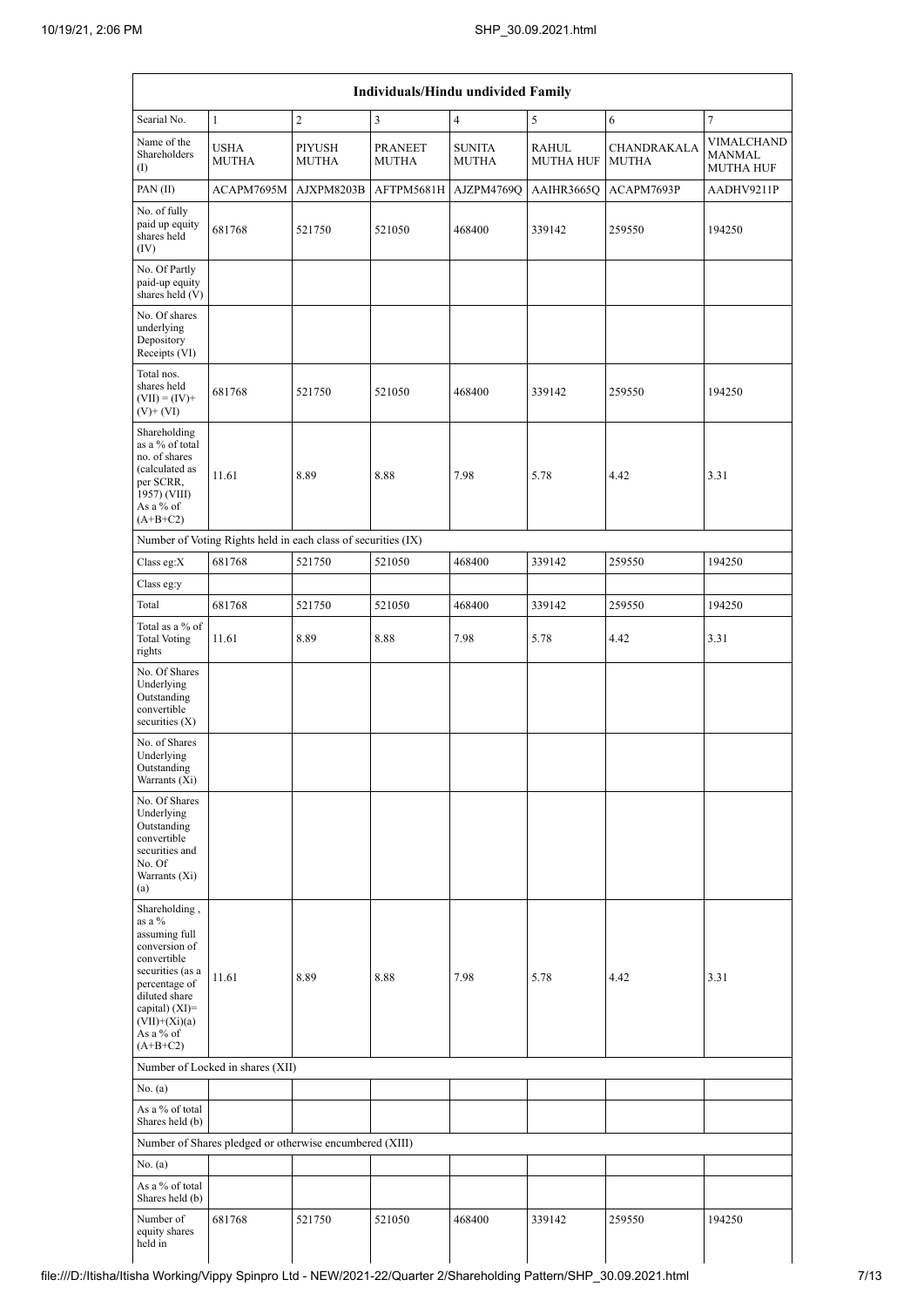| dematerialized<br>form $(XIV)$  |                              |          |          |          |          |          |          |  |
|---------------------------------|------------------------------|----------|----------|----------|----------|----------|----------|--|
|                                 | Reason for not providing PAN |          |          |          |          |          |          |  |
| Reason for not<br>providing PAN |                              |          |          |          |          |          |          |  |
| Shareholder<br>type             | Promoter                     | Promoter | Promoter | Promoter | Promoter | Promoter | Promoter |  |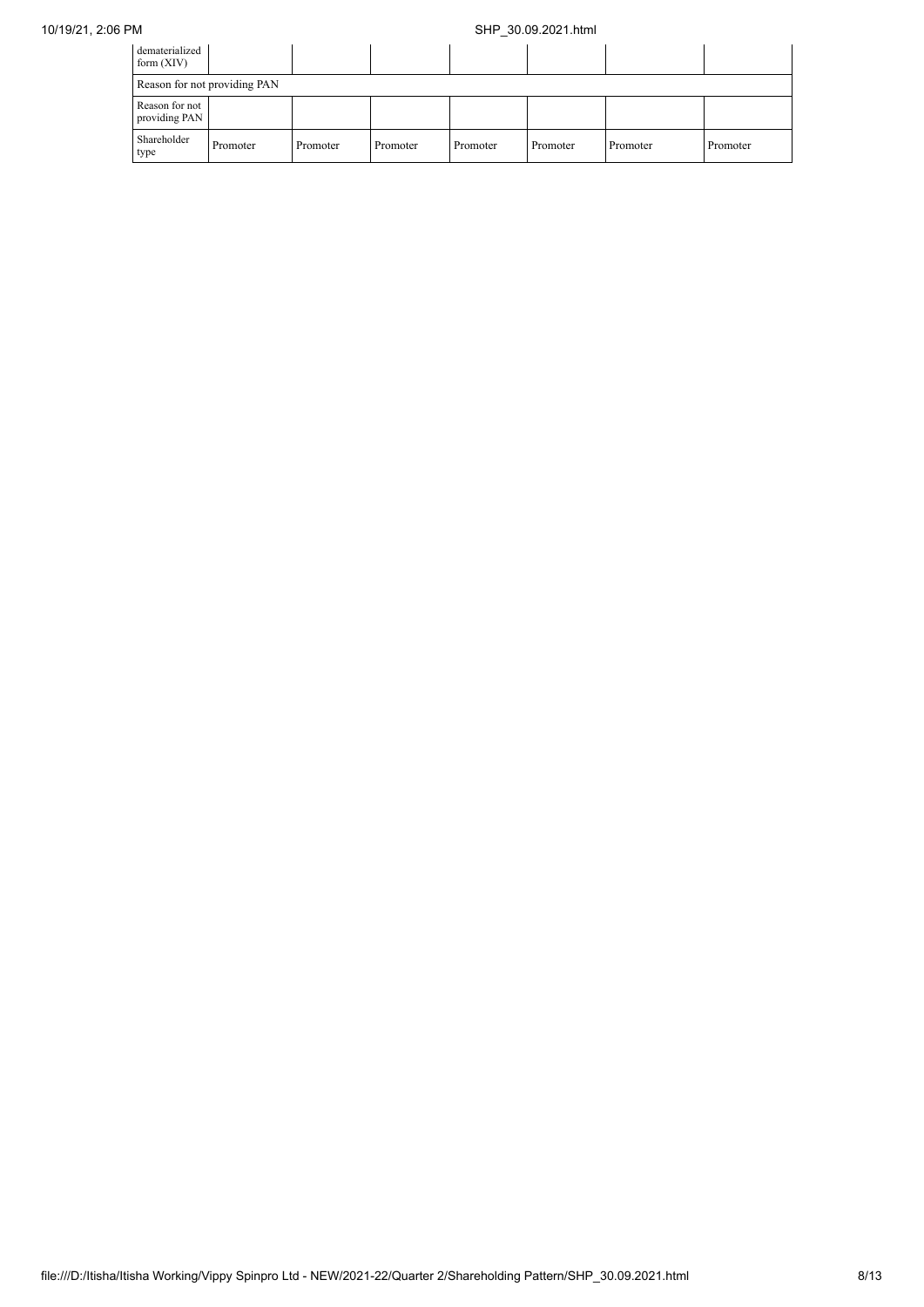|                                                                                                                                                                                            |                                                               |              | Individuals/Hindu undivided Family |             |                       |
|--------------------------------------------------------------------------------------------------------------------------------------------------------------------------------------------|---------------------------------------------------------------|--------------|------------------------------------|-------------|-----------------------|
| Searial No.                                                                                                                                                                                | 8                                                             | 9            | 10                                 | 11          |                       |
| Name of the<br>Shareholders (I)                                                                                                                                                            | PRITI MUTHA                                                   | PIYUSH MUTHA | <b>SRISHTI MUTHA</b>               | PARTH MUTHA | Click here to go back |
| PAN $(II)$                                                                                                                                                                                 | ADUPM8813A                                                    | AAHHP3472L   | ETQPM9616F                         | CTPPM0414C  | Total                 |
| No. of fully paid<br>up equity shares<br>held $(IV)$                                                                                                                                       | 106896                                                        | 104491       | 4393                               | 3000        | 3204690               |
| No. Of Partly paid-<br>up equity shares<br>held $(V)$                                                                                                                                      |                                                               |              |                                    |             |                       |
| No. Of shares<br>underlying<br>Depository<br>Receipts (VI)                                                                                                                                 |                                                               |              |                                    |             |                       |
| Total nos. shares<br>held $(VII) = (IV) +$<br>$(V) + (VI)$                                                                                                                                 | 106896                                                        | 104491       | 4393                               | 3000        | 3204690               |
| Shareholding as a<br>% of total no. of<br>shares (calculated<br>as per SCRR,<br>1957) (VIII) As a<br>% of $(A+B+C2)$                                                                       | 1.82                                                          | 1.78         | 0.07                               | 0.05        | 54.59                 |
|                                                                                                                                                                                            | Number of Voting Rights held in each class of securities (IX) |              |                                    |             |                       |
| Class eg: $X$                                                                                                                                                                              | 106896                                                        | 104491       | 4393                               | 3000        | 3204690               |
| Class eg:y                                                                                                                                                                                 |                                                               |              |                                    |             |                       |
| Total                                                                                                                                                                                      | 106896                                                        | 104491       | 4393                               | 3000        | 3204690               |
| Total as a % of<br>Total Voting rights                                                                                                                                                     | 1.82                                                          | 1.78         | 0.07                               | 0.05        | 54.59                 |
| No. Of Shares<br>Underlying<br>Outstanding<br>convertible<br>securities $(X)$                                                                                                              |                                                               |              |                                    |             |                       |
| No. of Shares<br>Underlying<br>Outstanding<br>Warrants (Xi)                                                                                                                                |                                                               |              |                                    |             |                       |
| No. Of Shares<br>Underlying<br>Outstanding<br>convertible<br>securities and No.<br>Of Warrants (Xi)<br>(a)                                                                                 |                                                               |              |                                    |             |                       |
| Shareholding, as a<br>% assuming full<br>conversion of<br>convertible<br>securities (as a<br>percentage of<br>diluted share<br>capital) $(XI)=$<br>$(VII)+(Xi)(a) As a$<br>% of $(A+B+C2)$ | 1.82                                                          | 1.78         | 0.07                               | 0.05        | 54.59                 |
| Number of Locked in shares (XII)                                                                                                                                                           |                                                               |              |                                    |             |                       |
| No. (a)                                                                                                                                                                                    |                                                               |              |                                    |             |                       |
| As a % of total<br>Shares held (b)                                                                                                                                                         |                                                               |              |                                    |             |                       |
|                                                                                                                                                                                            | Number of Shares pledged or otherwise encumbered (XIII)       |              |                                    |             |                       |
| No. (a)                                                                                                                                                                                    |                                                               |              |                                    |             |                       |
| As a % of total<br>Shares held (b)                                                                                                                                                         |                                                               |              |                                    |             |                       |
| Number of equity<br>shares held in<br>dematerialized<br>form $(XIV)$                                                                                                                       | 106896                                                        | 104491       | 4393                               | 3000        | 3204690               |
| Reason for not providing PAN                                                                                                                                                               |                                                               |              |                                    |             |                       |
| Reason for not<br>providing PAN                                                                                                                                                            |                                                               |              |                                    |             |                       |
| Shareholder type                                                                                                                                                                           | Promoter                                                      | Promoter     | Promoter                           | Promoter    |                       |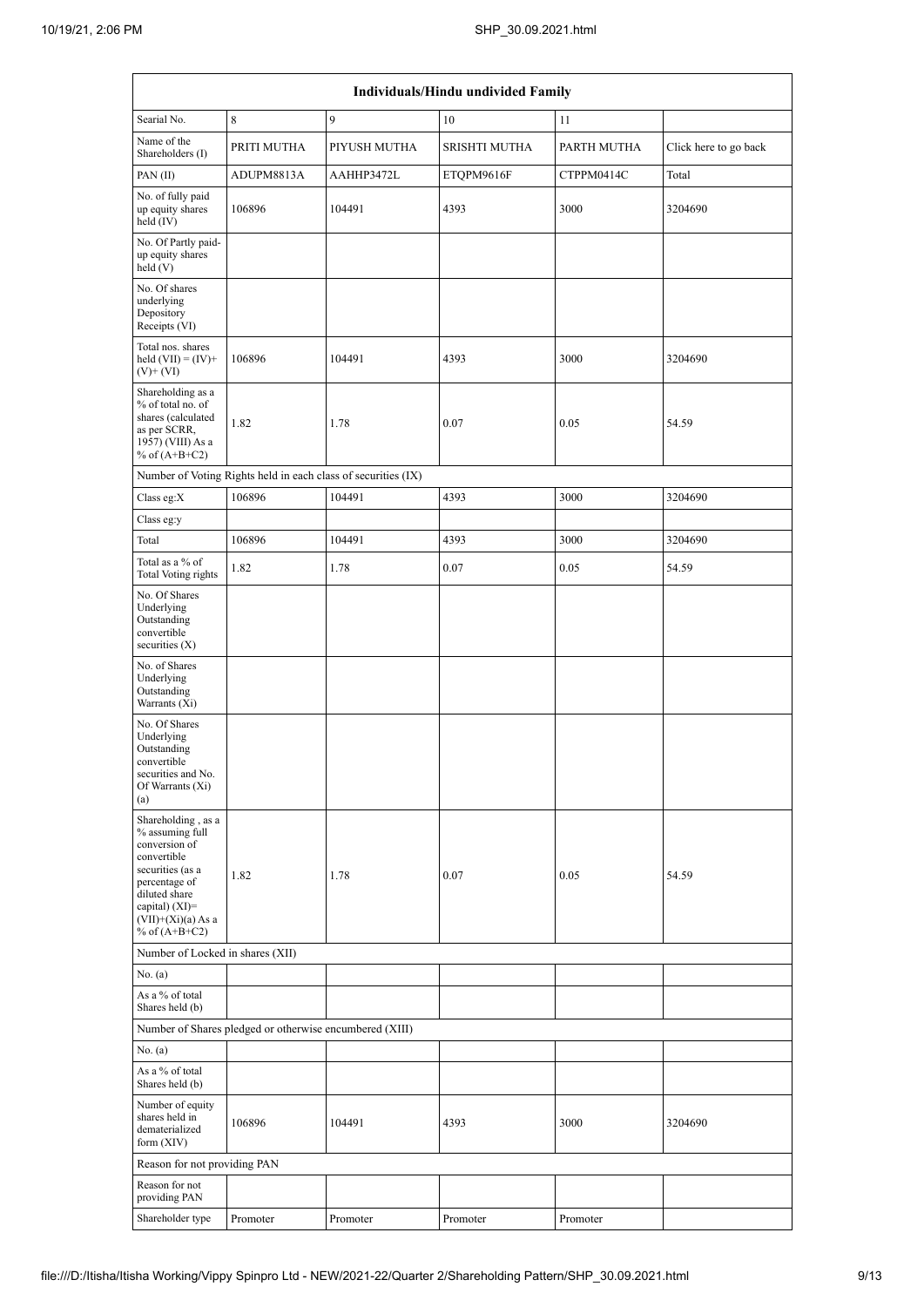|                                                                                                                                                                                        | Any Other (specify)                                           |                         |                       |  |  |  |  |  |  |  |
|----------------------------------------------------------------------------------------------------------------------------------------------------------------------------------------|---------------------------------------------------------------|-------------------------|-----------------------|--|--|--|--|--|--|--|
| Searial No.                                                                                                                                                                            | $\mathbf{1}$                                                  | $\overline{c}$          |                       |  |  |  |  |  |  |  |
| Category                                                                                                                                                                               | <b>Bodies Corporate</b>                                       | <b>Bodies Corporate</b> | Click here to go back |  |  |  |  |  |  |  |
| Name of the<br>Shareholders (I)                                                                                                                                                        | VIPPY INDUSTRIES LIMITED                                      | SUNGEM IMPEX PVT. LTD.  |                       |  |  |  |  |  |  |  |
| PAN $(II)$                                                                                                                                                                             | AABCV1297N                                                    | AAACS5895E              | Total                 |  |  |  |  |  |  |  |
| No. of the<br>Shareholders (I)                                                                                                                                                         | $\mathbf{1}$                                                  | 1                       | 2                     |  |  |  |  |  |  |  |
| No. of fully paid<br>up equity shares<br>held (IV)                                                                                                                                     | 601429                                                        | 102062                  | 703491                |  |  |  |  |  |  |  |
| No. Of Partly paid-<br>up equity shares<br>held(V)                                                                                                                                     |                                                               |                         |                       |  |  |  |  |  |  |  |
| No. Of shares<br>underlying<br>Depository<br>Receipts (VI)                                                                                                                             |                                                               |                         |                       |  |  |  |  |  |  |  |
| Total nos. shares<br>held $(VII) = (IV) +$<br>$(V)$ + $(VI)$                                                                                                                           | 601429                                                        | 102062                  | 703491                |  |  |  |  |  |  |  |
| Shareholding as a<br>% of total no. of<br>shares (calculated<br>as per SCRR,<br>1957) (VIII) As a<br>% of $(A+B+C2)$                                                                   | 10.25                                                         | 1.74                    | 11.98                 |  |  |  |  |  |  |  |
|                                                                                                                                                                                        | Number of Voting Rights held in each class of securities (IX) |                         |                       |  |  |  |  |  |  |  |
| Class eg: X                                                                                                                                                                            | 601429                                                        | 102062                  | 703491                |  |  |  |  |  |  |  |
| Class eg:y                                                                                                                                                                             |                                                               |                         |                       |  |  |  |  |  |  |  |
| Total                                                                                                                                                                                  | 601429                                                        | 102062                  | 703491                |  |  |  |  |  |  |  |
| Total as a % of<br><b>Total Voting rights</b>                                                                                                                                          | 10.25                                                         | 1.74                    | 11.98                 |  |  |  |  |  |  |  |
| No. Of Shares<br>Underlying<br>Outstanding<br>convertible<br>securities $(X)$                                                                                                          |                                                               |                         |                       |  |  |  |  |  |  |  |
| No. of Shares<br>Underlying<br>Outstanding<br>Warrants (Xi)                                                                                                                            |                                                               |                         |                       |  |  |  |  |  |  |  |
| No. Of Shares<br>Underlying<br>Outstanding<br>convertible<br>securities and No.<br>Of Warrants (Xi)<br>(a)                                                                             |                                                               |                         |                       |  |  |  |  |  |  |  |
| Shareholding, as a<br>% assuming full<br>conversion of<br>convertible<br>securities (as a<br>percentage of<br>diluted share<br>capital) $(XI)=$<br>$(VII)+(X)$ As a %<br>of $(A+B+C2)$ | 10.25                                                         | 1.74                    | 11.98                 |  |  |  |  |  |  |  |
| Number of Locked in shares (XII)                                                                                                                                                       |                                                               |                         |                       |  |  |  |  |  |  |  |
| No. (a)                                                                                                                                                                                |                                                               |                         |                       |  |  |  |  |  |  |  |
| As a % of total<br>Shares held (b)                                                                                                                                                     |                                                               |                         |                       |  |  |  |  |  |  |  |
|                                                                                                                                                                                        | Number of Shares pledged or otherwise encumbered (XIII)       |                         |                       |  |  |  |  |  |  |  |
| No. (a)                                                                                                                                                                                |                                                               |                         |                       |  |  |  |  |  |  |  |
| As a % of total<br>Shares held (b)                                                                                                                                                     |                                                               |                         |                       |  |  |  |  |  |  |  |
| Number of equity<br>shares held in<br>dematerialized<br>form $(XIV)$                                                                                                                   | 601429                                                        | 102062                  | 703491                |  |  |  |  |  |  |  |
| Reason for not providing PAN                                                                                                                                                           |                                                               |                         |                       |  |  |  |  |  |  |  |
| Reason for not                                                                                                                                                                         |                                                               |                         |                       |  |  |  |  |  |  |  |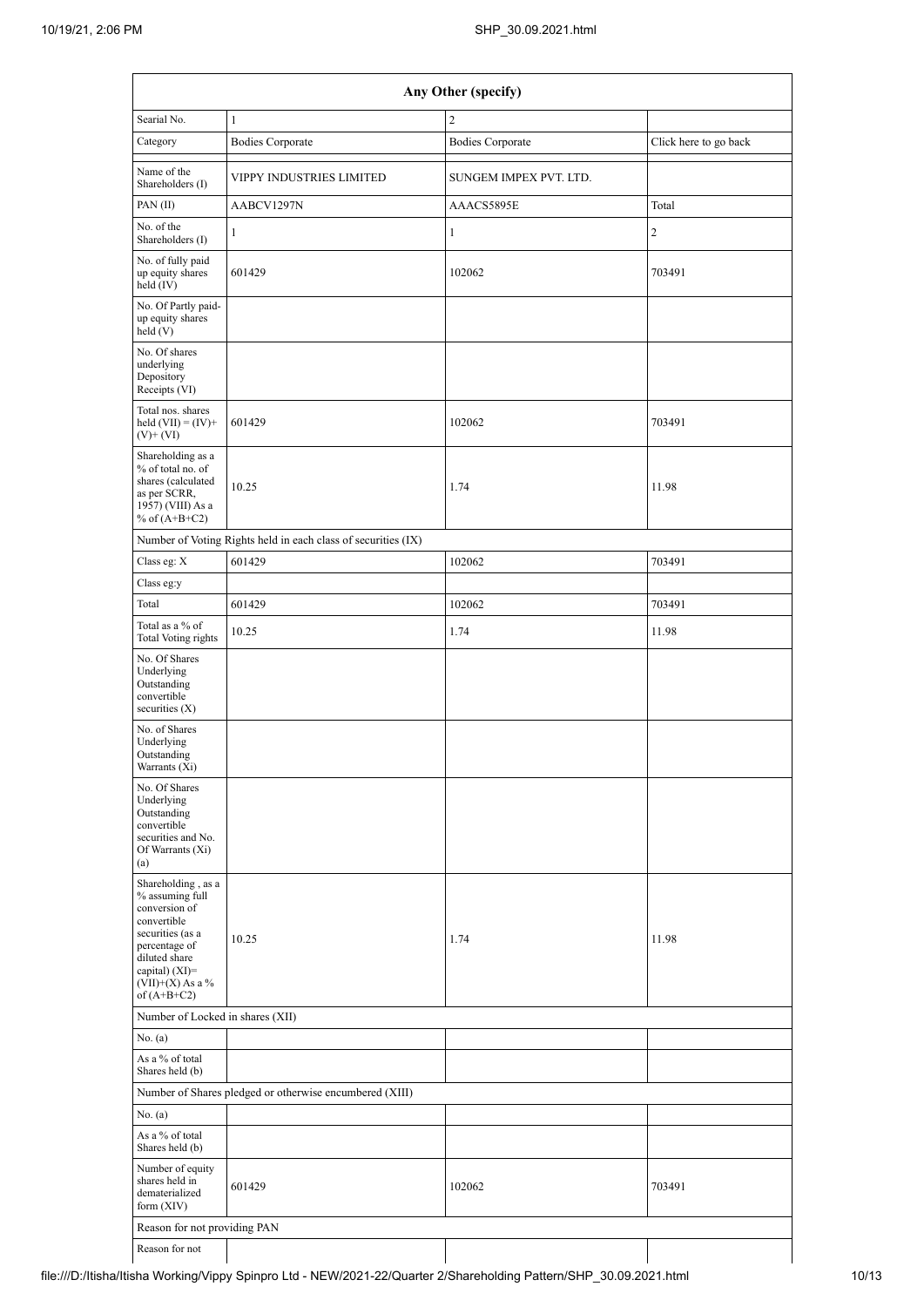| oviding<br>nı<br>171)<br>. ມ.<br>.<br>c                   |            |  |
|-----------------------------------------------------------|------------|--|
| $\sim$<br>Shareholde<br>T <sub>T</sub><br>,,,<br>$\sim$ 1 | omote:<br> |  |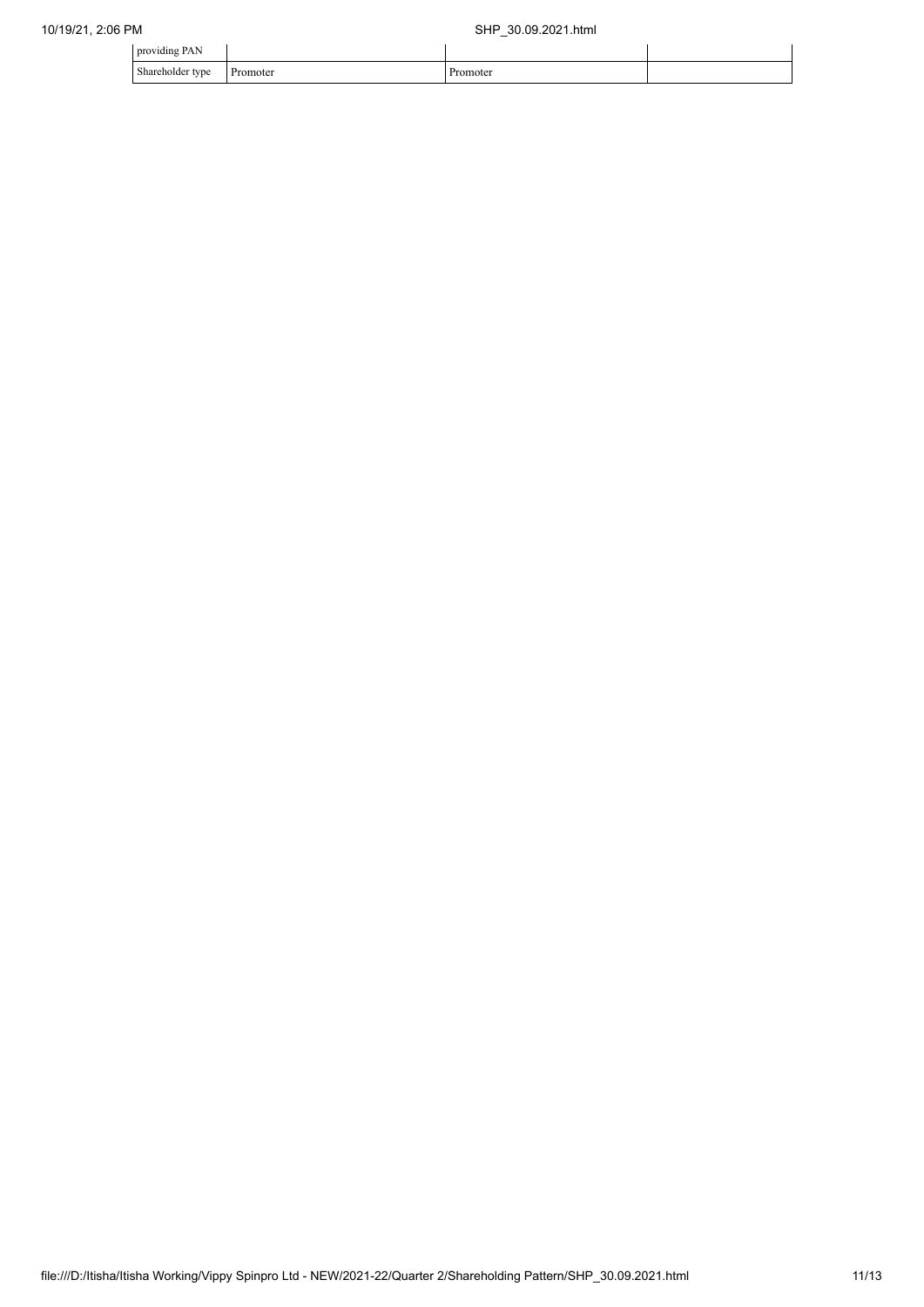|                                                                                                                                                                                        |                                                               | Any Other (specify)       |                         |                       |
|----------------------------------------------------------------------------------------------------------------------------------------------------------------------------------------|---------------------------------------------------------------|---------------------------|-------------------------|-----------------------|
| Searial No.                                                                                                                                                                            | $\mathbf{1}$                                                  | $\overline{c}$            | 3                       |                       |
| Category                                                                                                                                                                               | <b>Bodies Corporate</b>                                       | Non-Resident Indian (NRI) | <b>Clearing Members</b> |                       |
| Category / More<br>than 1 percentage                                                                                                                                                   | Category                                                      | Category                  | Category                |                       |
| Name of the<br>Shareholders (I)                                                                                                                                                        |                                                               |                           |                         | Click here to go back |
| PAN(II)                                                                                                                                                                                |                                                               |                           |                         | Total                 |
| No. of the<br>Shareholders (I)                                                                                                                                                         | 29                                                            | 335                       | 12                      | 376                   |
| No. of fully paid<br>up equity shares<br>held (IV)                                                                                                                                     | 16926                                                         | 186960                    | 3406                    | 207292                |
| No. Of Partly paid-<br>up equity shares<br>held(V)                                                                                                                                     |                                                               |                           |                         |                       |
| No. Of shares<br>underlying<br>Depository<br>Receipts (VI)                                                                                                                             |                                                               |                           |                         |                       |
| Total nos. shares<br>held $(VII) = (IV) +$<br>$(V)$ + $(VI)$                                                                                                                           | 16926                                                         | 186960                    | 3406                    | 207292                |
| Shareholding as a<br>% of total no. of<br>shares (calculated<br>as per SCRR,<br>1957) (VIII) As a<br>% of $(A+B+C2)$                                                                   | 0.29                                                          | 3.19                      | 0.06                    | 3.54                  |
|                                                                                                                                                                                        | Number of Voting Rights held in each class of securities (IX) |                           |                         |                       |
| Class eg: X                                                                                                                                                                            | 16926                                                         | 186960                    | 3406                    | 207292                |
| Class eg:y                                                                                                                                                                             |                                                               |                           |                         |                       |
| Total                                                                                                                                                                                  | 16926                                                         | 186960                    | 3406                    | 207292                |
| Total as a % of<br>Total Voting rights                                                                                                                                                 | 0.29                                                          | 3.19                      | 0.06                    | 3.54                  |
| No. Of Shares<br>Underlying<br>Outstanding<br>convertible<br>securities $(X)$                                                                                                          |                                                               |                           |                         |                       |
| No. of Shares<br>Underlying<br>Outstanding<br>Warrants (Xi)                                                                                                                            |                                                               |                           |                         |                       |
| No. Of Shares<br>Underlying<br>Outstanding<br>convertible<br>securities and No.<br>Of Warrants (Xi)<br>(a)                                                                             |                                                               |                           |                         |                       |
| Shareholding, as a<br>% assuming full<br>conversion of<br>convertible<br>securities (as a<br>percentage of<br>diluted share<br>capital) $(XI)=$<br>$(VII)+(X)$ As a %<br>of $(A+B+C2)$ | 0.29                                                          | 3.19                      | 0.06                    | 3.54                  |
| Number of Locked in shares (XII)                                                                                                                                                       |                                                               |                           |                         |                       |
| No. (a)                                                                                                                                                                                |                                                               |                           |                         |                       |
| As a % of total<br>Shares held (b)                                                                                                                                                     |                                                               |                           |                         |                       |
| Number of equity<br>shares held in<br>dematerialized<br>form $(XIV)$                                                                                                                   | 5326                                                          | 23560                     | 3406                    | 32292                 |
| Reason for not providing PAN                                                                                                                                                           |                                                               |                           |                         |                       |
| Reason for not<br>providing PAN                                                                                                                                                        |                                                               |                           |                         |                       |